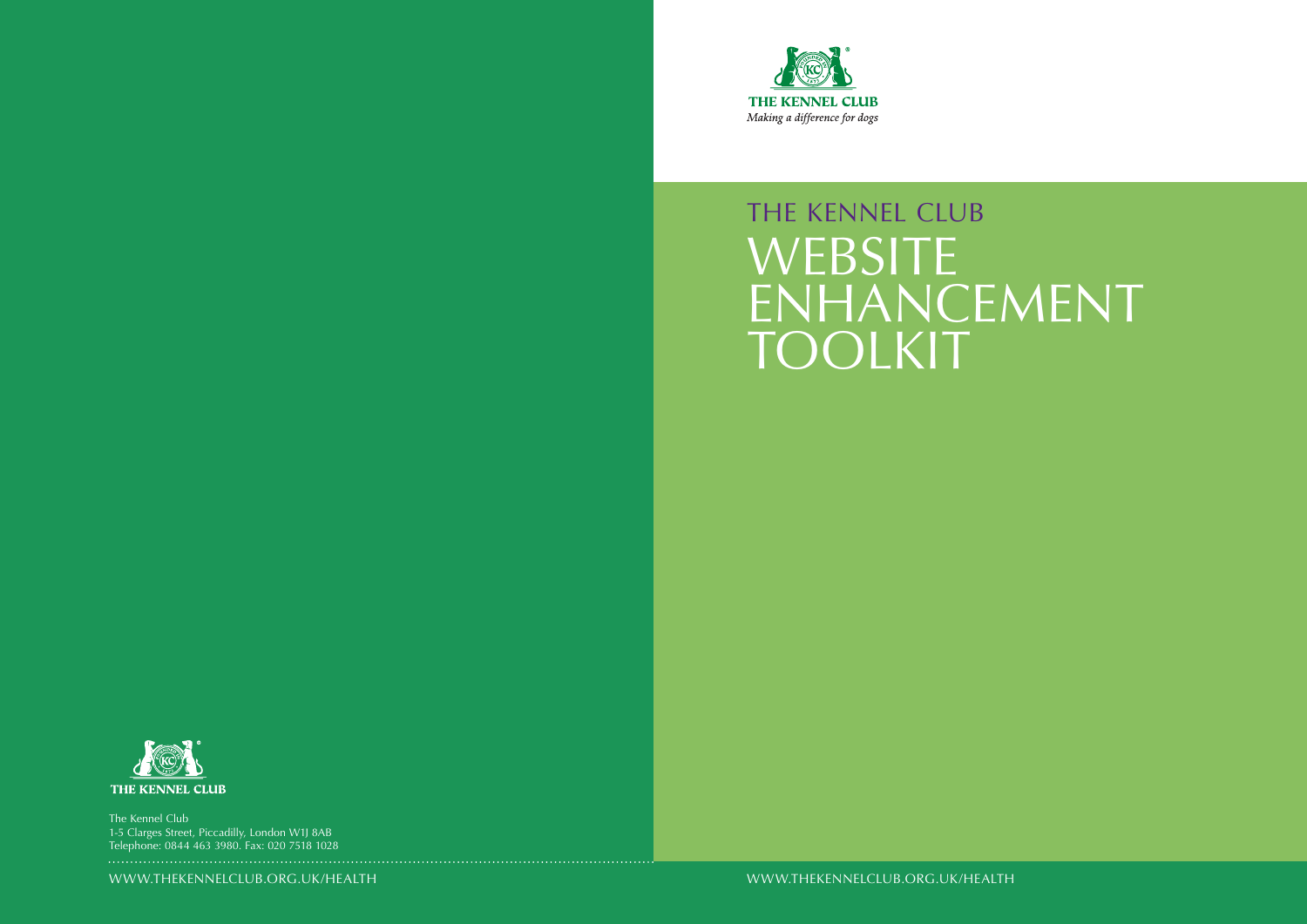## INTRODUCTION

A clear and informative website is one of the best tools to have to promote and publicise the health and welfare of any breed. With more and more people turning to the internet for advice and information, an increasing number will be looking to the representatives of the breed (Breed Health Co-ordinators, Breed Clubs and Councils), to provide them with answers to their questions. Having plenty of accurate information available is important, but it must also be presented in a user friendly way.

Having a website that looks professional and laid out in a logical and easy to use manner, will ensure that:

- People find what they are looking for
- They come back to the site for more information
- The website is seen as an authority on health

This toolkit is designed for those breeds that already have a website and would like to enhance it, as well as those who are looking to create their first website.

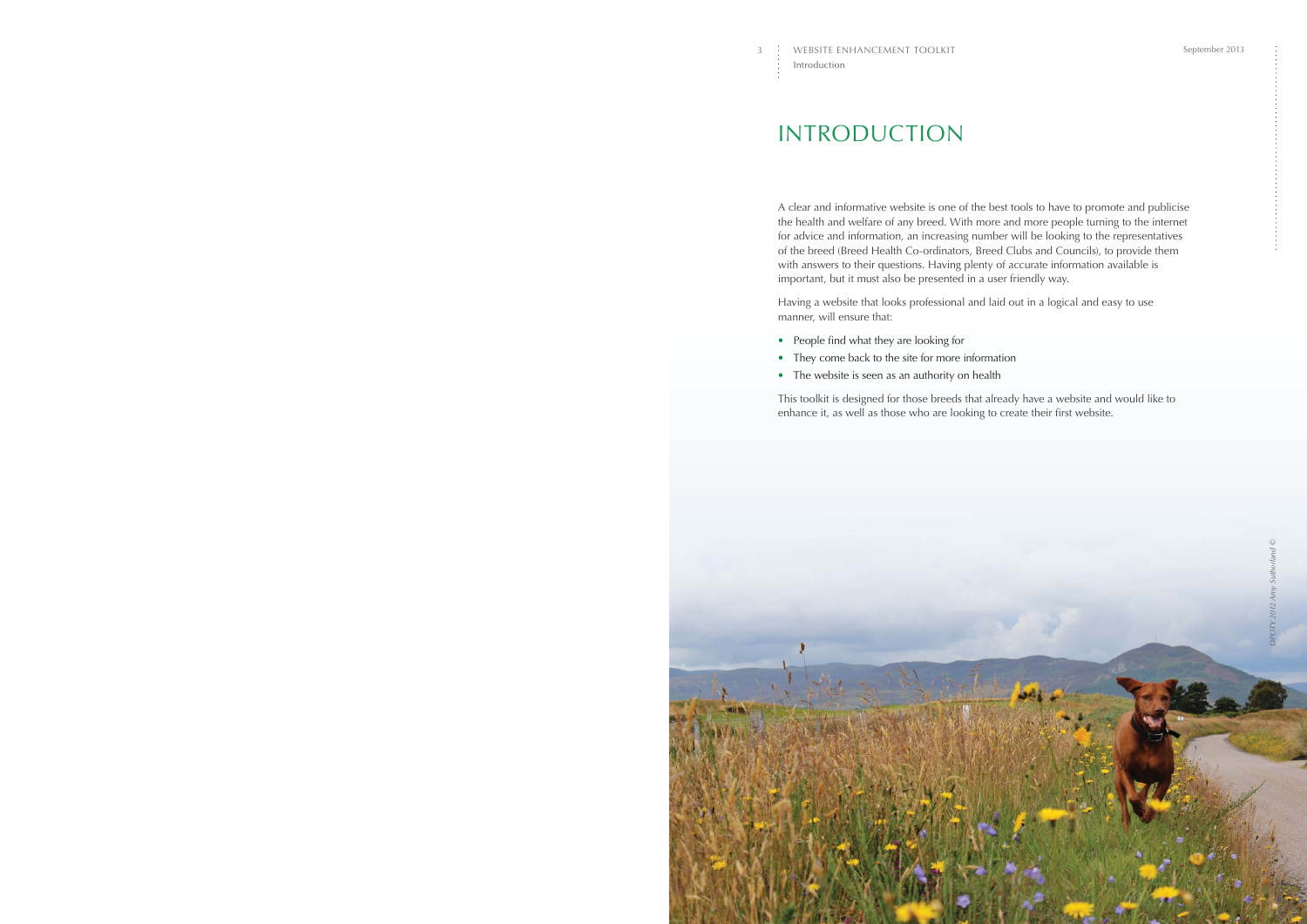## 1. DESIGN

First time visitors to any website are likely to gauge how useful they think it is by their first impressions. It takes roughly 3-7 seconds for visitors to judge a website and for it to catch their eye, so think about what information visitors will want to see first. Remember that the website is a representation of the breed, so make sure it portrays the key messages of the club(s) or council(s).

#### 1.1 THEME

The website's 'theme' is essentially its overall look. Creating a theme that runs throughout the webpages is one of the most important steps in designing a website. Every page should have a similar feel to it, allowing the user to know that each page belongs to the site and ties all content together. A good website theme will flow easily throughout your website.

The theme should be clear, focused and consistent. Think about the colour schemes that could be, or have been, used and how the content is presented. Have one area of focus on each page and limit the number of colours you use to a maximum of three. When choosing which colours to use, remember that dark colours will make your site appear gloomy. You may want to consider using lighter colours with a few strong colours.

|    | 1. DESIGN                       | 5                |                                  |
|----|---------------------------------|------------------|----------------------------------|
|    | 1.1 THEME                       | 5                |                                  |
|    | <b>1.2 WEBSITE NAVIGATION</b>   | 5                |                                  |
|    | 1.3 PICTURES                    | 6                |                                  |
|    | 1.4 VIDEOS                      | 6                |                                  |
|    | 1.5 MUSIC                       | $\boldsymbol{6}$ |                                  |
|    | 1.6 LINKS                       | $\boldsymbol{7}$ |                                  |
|    |                                 |                  |                                  |
| 2. | <b>TEXT</b>                     | $\boldsymbol{8}$ |                                  |
|    | 2.1 FONT TYPE                   | $\bf 8$          |                                  |
|    | <b>2.2 FONT COLOUR</b>          | $\boldsymbol{8}$ |                                  |
|    | 2.3 FONT SIZE                   | $\boldsymbol{8}$ |                                  |
|    | 2.4 LAYOUT OF TEXT              | 9                |                                  |
|    | <b>2.5 WRITING YOUR CONTENT</b> | 9                |                                  |
| 3. | <b>POST PRODUCTION</b>          | 10               |                                  |
|    | 3.1 TESTING YOUR WEBSITE        | 10               |                                  |
|    | 3.1 PROMOTING YOUR WEBSITE      | 10               |                                  |
|    | 3.2 UPDATING YOUR WEBSITE       | 10               |                                  |
|    |                                 |                  | DPOTY 2012 Sarah Kathryn Jones © |
|    | <b>ACKNOWLEDGEMENTS</b>         | 11               |                                  |
|    |                                 |                  |                                  |
|    |                                 |                  |                                  |
|    |                                 |                  |                                  |
|    |                                 |                  |                                  |
|    | á÷.                             |                  |                                  |
|    |                                 |                  |                                  |
|    |                                 |                  |                                  |
|    |                                 |                  |                                  |
|    |                                 |                  |                                  |
|    |                                 |                  |                                  |
|    |                                 |                  |                                  |
|    |                                 |                  |                                  |
|    |                                 |                  |                                  |
|    |                                 |                  |                                  |
|    |                                 |                  |                                  |
|    |                                 |                  |                                  |

Either keep your background white, or use simple colours. If you do choose a background colour, make sure that it does not make it difficult to view or read the page. Avoid choosing pictures to fill your backgrounds as these may distract from your written content.

### 1.2 WEBSITE NAVIGATION

It's important for visitors of the website to be able to move easily from page to page and it should be obvious where to look for particular pieces of information. Try to imagine that you are looking at the page for the first time and try to anticipate where you would look for certain information and topics.

Across the top of your website should be a navigation bar, otherwise known as a menu bar, which can be used to direct people towards certain pages. The headings on the navigation bar could be individual pages, or it could be used to categorise further pages under subheadings. Ensure the navigation bar does not have too many pages or headings and does not look too crowded. This can be avoided by adding relevant subpages, which will appear as a dropdown list underneath. Visitors should be able to access the contents of the site quickly through its navigation. Keep navigation links in the same place so as not to confuse visitors. It can also be helpful to include a Search function which allows visitors to type in their own search terms and to be directed to the most useful pages in response.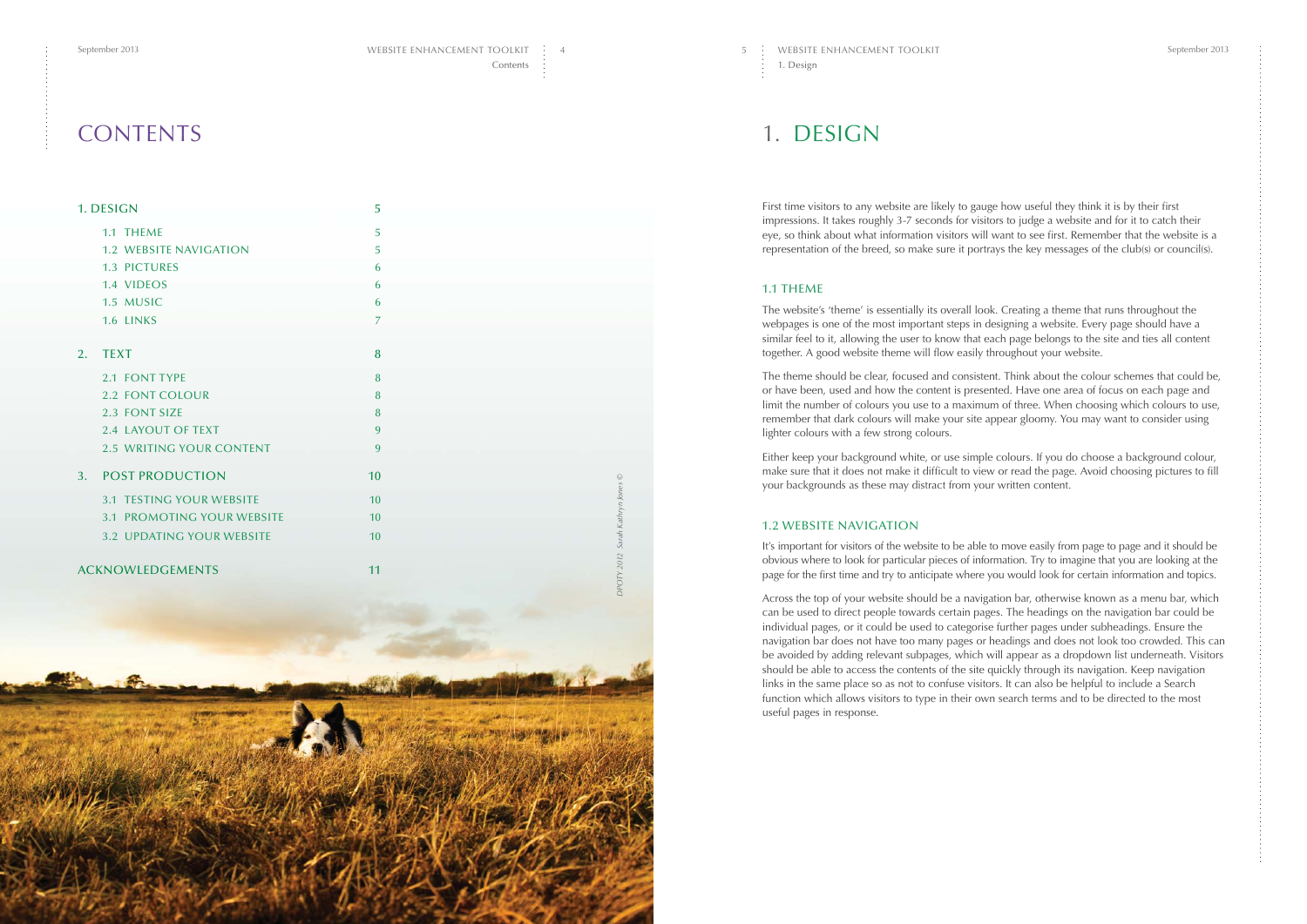#### 1.3 PICTURES

Pictures are a useful way to demonstrate the health of the breed, or to raise awareness of specific health conditions. Images can also be a good tool to break up large blocks of text and make a page look more interesting. If photographs are used on any page of the website then these should be of a suitable size. Large photo files may make the site slow to load and discourage people from using it. Large amounts of photos could be placed in a gallery or perhaps a link could be provided to an online photo management and sharing application such as [Flickr.](http://www.flickr.com/?utm_source=BHC_WebEnhancement&utm_medium=P6Flikr&utm_campaign=BHC_WebEnhancement)

Make sure photos are relevant to the subject matter and are labelled underneath when relevant. High quality images should be used where possible. Images can be purchased from online photo libraries such as [iStockphoto,](http://www.istockphoto.com/?utm_source=BHC_WebEnhancement&utm_medium=P6iStock&utm_campaign=BHC_WebEnhancement) but do ensure the relevant copyright details are attached if they are used. Animations and clip art images shouldn't be used, as these will make your site appear unprofessional and amateur.

Always be sure that the photos used are credited appropriately and that appropriate permission should be sought from owners of the photos (and as a courtesy, the owners of the dogs) before publication.

### 1.4 VIDEOS

Videos are a good way to turn a static website into a user-friendly interactive tool. Websites with video content are often prioritised by search engines, such as [Google,](https://www.google.co.uk/?utm_source=BHC_WebEnhancement&utm_medium=P6Google&utm_campaign=BHC_WebEnhancement) and may make the website appear above others. Videos that play automatically however may put visitors off and make them leave the site. Therefore, use a media player for videos which allow visitors to turn it on and off.

### 1.5 MUSIC

It is unlikely that the addition of music will enhance an informative website in any way. Automatically playing music will often make a site appear unprofessional and amateur and will detract from the rest of the information present.

#### 1.6 LINKS

Links to other websites or other pages on your own website are a great way to direct people towards other useful information. When adding a new link, most web-design software should make this text distinguishable from other text, by changing its colour so that visitors are aware that it is a link. Where possible, a hyperlink should be added instead of the full website address. A hyperlink is a word, or collection of words, in the middle of a body of text which has a link to a website attached to it. A hyperlink is often underlined and a different colour, and when clicked on will take users to a different webpage.

Each time you add a new link, check that it is correct and ensure that it takes users to the page or website you intended.

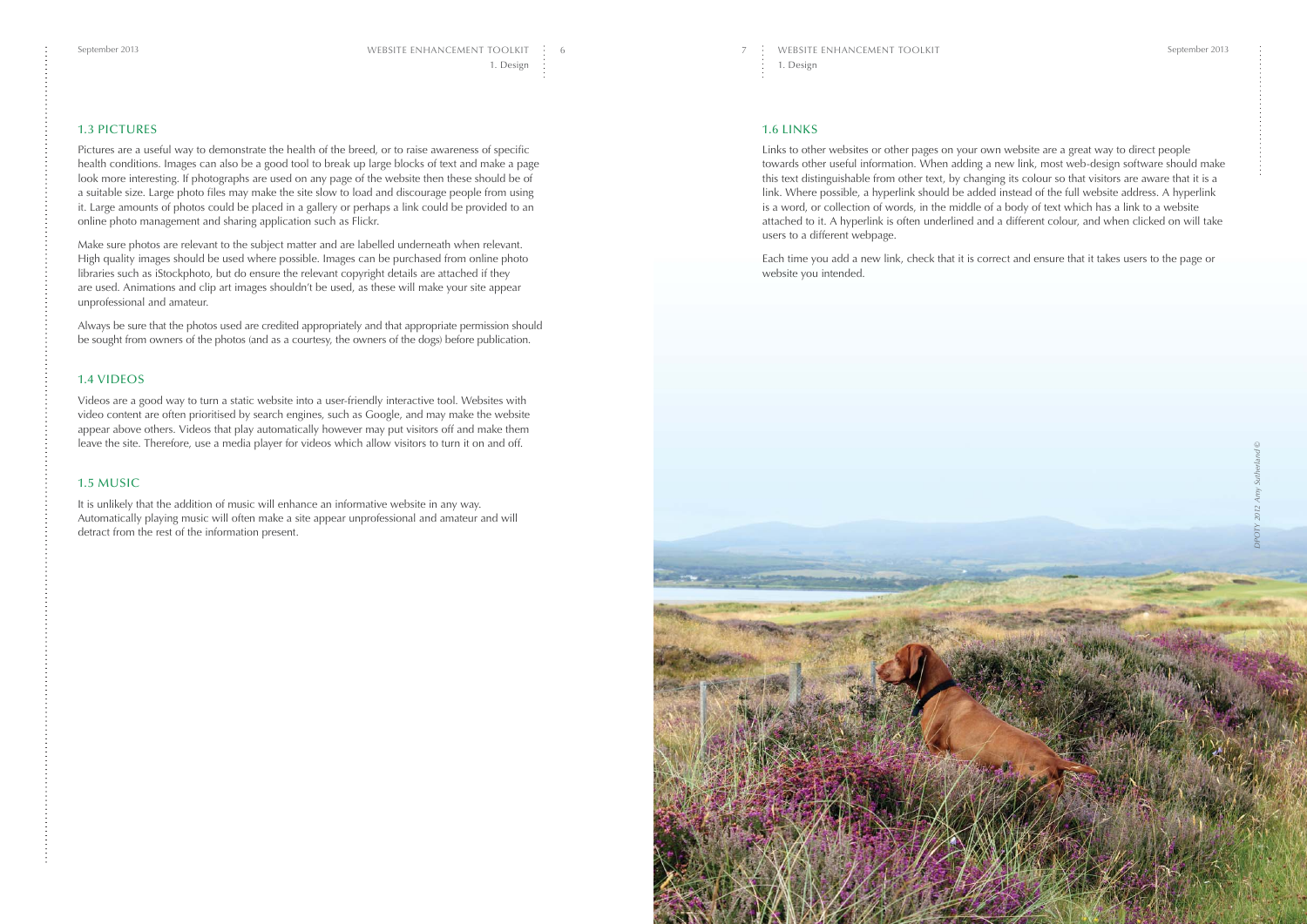#### 2.4 LAYOUT OF TEXT

Sentences should be as concise as possible. Only use the words that are needed to get the essential information across. Ensure that text is relevant and split it into short paragraphs (approximately three sentences per paragraph). Large blocks of texts are automatically unattractive and may dissuade visitors from reading them.

Where there are large amounts of text, use sub-headings. This will make it easier for visitors to the website to scan the page and locate the appropriate information. Bullet points are another good way to break up text and summarise information, making it easier for readers to scan and look for particular points. Alternatively, boxes of text can be used to provide one or two sentences of vital information. If used occasionally and between paragraphs, they can break up large chunks of writing and are a useful way to make one piece of information stand out from the rest.

Paragraphs should be either justified or aligned to the left. Centred text is much more difficult to read.

#### 2.5 WRITING YOUR CONTENT

All content should be unique and appealing to visitors. If content from another site has been used, make sure that permission has been obtained and the authors are credited where appropriate. A guide to information that could be included on the website can be found in the [Website Content Toolkit.](https://www.thekennelclub.org.uk/media/356225/website_content_toolkit.pdf?utm_source=BHC_WebEnhancement&utm_medium=P9WebContentToolkit&utm_campaign=BHC_WebEnhancement)

Write a draft of the content for each individual page; this will help to have all the relevant information in one place. When complete, ensure that the text has been reviewed for spelling, grammatical errors, long sentences (over 30 words) and unnecessary words. Keep punctuation simple (full stops and commas) as you are less likely to make mistakes.

• Try to rearrange information, such as justifications and explanations, into more than one sentence

- Sentences should be concise and straight to the point.
- Avoid using jargon
- rather than a long sentence with sub-clauses.
- If using abbreviations, explain what they are the first time they are used.
- for example, 'in conjunction with' can be replaced with just 'with'.

• Detect and remove any unnecessary words or phrases that can be replaced with a single word,

To ensure the content of your website is current and correct, update pages regularly and don't use the same content on multiple pages. Only publish pages on your site when they are completed; avoid using 'Under Construction' signs.

## 2. TEXT

#### 2.1 FONT TYPE

Choosing an appropriate font will influence whether visitors read the content. There are often wide selections of different fonts to choose from, but the majority of these may not be appropriate for most websites. Try not to use anything quirky or unusual, as this may make a website appear unprofessional and amateur. Avoid using lots of font styles or fancy fonts, but instead stick to one simple style. If in doubt, stick to Times New Roman or Arial.

#### 2.2 FONT COLOUR

To maintain a professional-looking website keep the majority of the text black. Using coloured text can be risky, especially if using a coloured background. Ensure that there is a contrast between the text and background so that visitors are able to read the content clearly. Keep in mind that the website will be viewed by all ages and abilities – including those that may not have perfect vision.

#### 2.3 FONT SIZE

Font size should be reasonable and must allow visitors to read any text clearly (usually around size 11pt or 12pt). Do not use a font size that is too large as it may appear as if you are trying to fill space. Avoid using words written in CAPTIALS as reading words in capital letters is much more difficult and may come across as shouting. To highlight certain words use italics, bold or underline, but use these sparingly. If these are used too frequently this may dilute the effect of highlighting certain words.